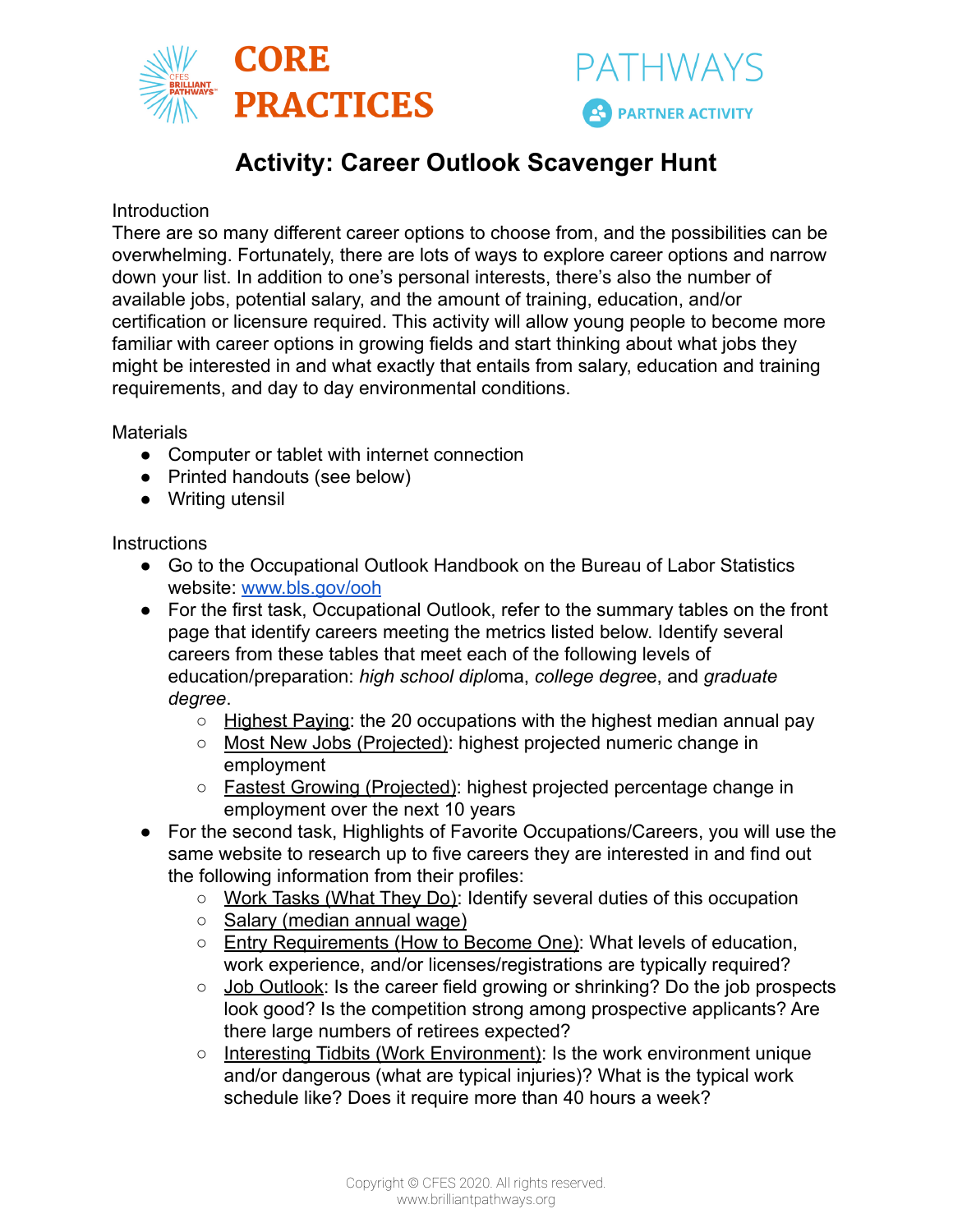



Occupational Outlook

Using the category buttons on the front page of the Occupational Outlook Handbook, [www.bls.gov/ooh](http://www.bls.gov/ooh), identify some careers that meet the criteria in the following table:

# **Career Outlook for Jobs of the Future**

|                                                             | Most New Jobs (Projected) | <b>Fastest Growing (Projected)</b> | <b>Highest Paying</b> |
|-------------------------------------------------------------|---------------------------|------------------------------------|-----------------------|
| High school<br>diploma or<br>less                           | 1.                        | 1.                                 | $\mathbf 1$           |
|                                                             | 2.                        | 2.                                 | 2.                    |
|                                                             | 3.                        | 3.                                 | 3.                    |
| College<br>Diploma                                          | 1.                        | $\mathbf 1$ .                      | 1.                    |
|                                                             | 2.                        | 2.                                 | 2.                    |
|                                                             | 3.                        | 3.                                 | 3.                    |
| Graduate<br>Degree<br>and/or<br>Certification/<br>Licensure | $\mathbf 1$ .             | 1.                                 | 1.                    |
|                                                             | 2.                        | 2.                                 | 2.                    |
|                                                             | 3.                        | 3.                                 | 3.                    |

Take it from here

- Did you find any jobs that interested you? What were they?
- Did anything surprise you about what you found?
- How can you incorporate what you've learned in this activity into your CCR or Scholar Map?